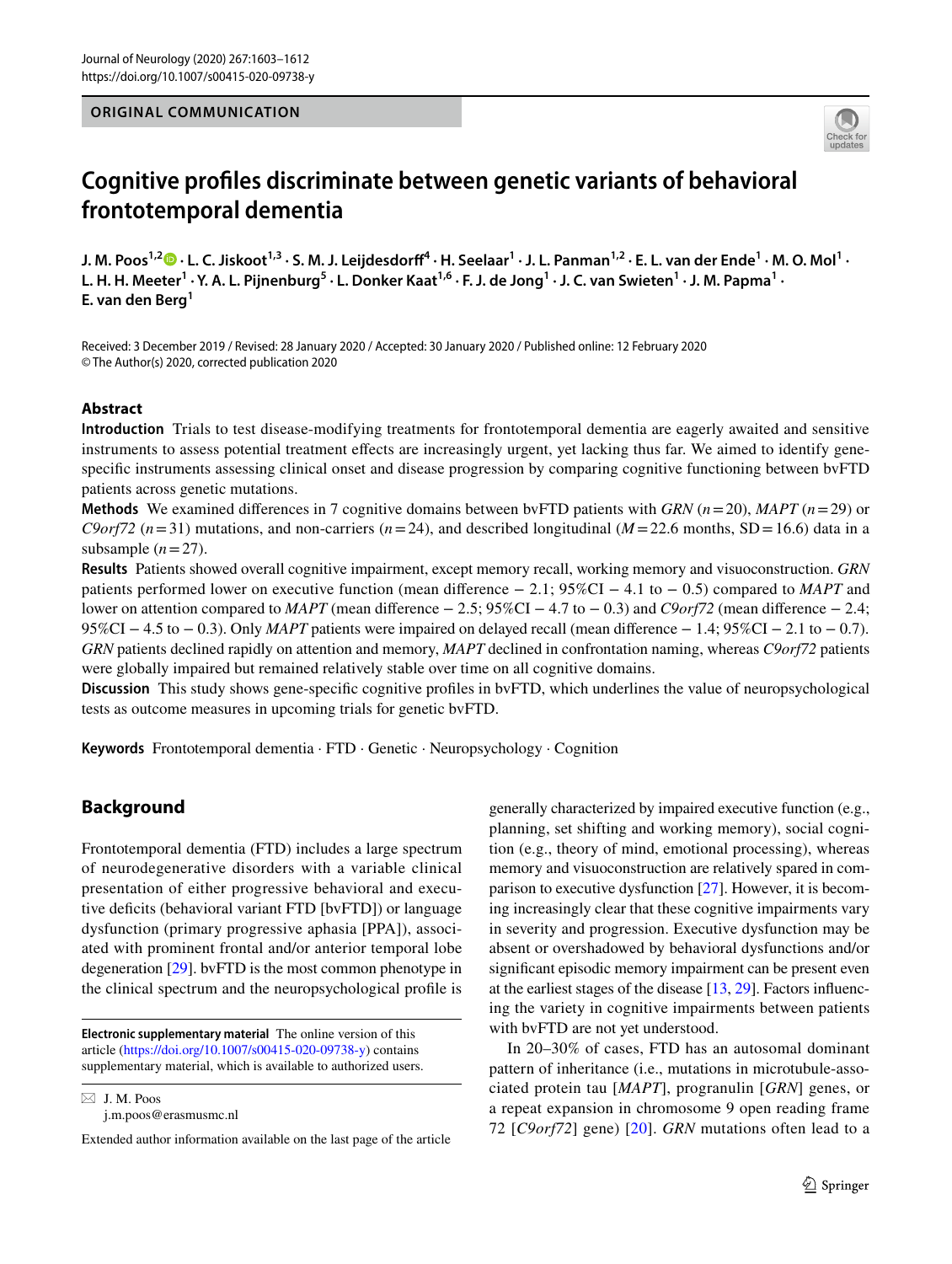prominent asymmetrical pattern of atrophy in the frontal, temporal and parietal lobes, and are associated with behavioral deficits, apraxia and language disorders, most frequently resulting in a clinical diagnosis of bvFTD or non-fuent variant PPA (nfvPPA) and is often accompanied by parkinsonism [[21,](#page-8-4) [29\]](#page-8-0). *MAPT* mutations show localized temporal lobe involvement associated with behavioral and semantic defcits, resulting in bvFTD as the main phenotype, and is occasionally accompanied by a parkinson-dominant phenotype with corticobasal syndrome (CBS) or progressive supranuclear palsy (PSP) syndrome [\[4](#page-8-5), [29](#page-8-0)]. The atrophy associated with *C9orf72* repeat expansion is rather diffuse, and as a result leads to a more widespread pattern of clinical and cognitive features such as behavioral and executive impairment but also notable psychiatric features including psychosis and anxiety [[1,](#page-7-0) [24\]](#page-8-6). This is usually accompanied by a clinical diagnosis of bvFTD and/or motor neuron disease (MND) [\[29](#page-8-0)]. Cognitive diferences between genetic variants of FTD can, in part, be explained by the associated phenotypes (i.e., bvFTD or PPA). Yet, there is also a high variability in the profle of cognitive decline between patients with bvFTD. This might be due to the diferent atrophy patterns associated with each genetic mutation.

Implementation of clinical trials to test disease-modifying treatments for bvFTD is eagerly awaited and instruments that can signal clinical onset and measure potential longitudinal treatment efects are increasingly urgent. Although a small number of studies have presented comprehensive clinical descriptions of FTD patients with mutations in *MAPT*, *GRN* or *C9orf72* [\[21,](#page-8-4) [24](#page-8-6), [26,](#page-8-7) [33,](#page-8-8) [38](#page-9-0)], there are even less studies that concisely and elaborately describe the specifc cognitive profles associated with each mutation or make direct comparisons between genetic variants. Investigating the distinct cognitive profles between genetic variants of bvFTD will enable us to identify gene-specific sensitive cognitive outcome measures for signaling disease onset, tracking disease progression and measuring potential treatment effects in upcoming therapeutic trials.

We compared cognitive profiles cross-sectional in patients with bvFTD due to mutations in *GRN*, *MAPT* or *C9orf72* and report patterns of cognitive decline in a subset of patients with follow-up data.

## **Methods**

#### **Participants**

Patients were included in an ongoing genetic-epidemiological study, after referral to the outpatient clinic of the Erasmus Medical Center between 1994 and 2018. We reviewed data of patients with a known pathogenic mutation in *MAPT* or *GRN*, or repeat expansion in *C9orf72*, who had a clinical diagnosis of bvFTD and underwent one or multiple neuropsychological assessments (*n*=81) [[27](#page-8-1)]. Standardized work up consisted of a neurological and neuropsychological assessment, laboratory testing and brain imaging. Diagnosis was determined in a multidisciplinary consensus meeting of the FTD Expertise Center of the Erasmus MC University Medical Center, involving experienced neurologists, neuropsychologists, neuroradiologists, geriatricians, and a care consultant according to established diagnostic criteria for bvFTD [\[27](#page-8-1)]. Patients were categorized into three subtypes based on their clinical presentation; disinhibited (e.g., loss of social manners, inappropriate and impulsive behavior), apathetic (e.g., lack of interests in life activities and/or interactions with others, little motivation to undertake action) and stereotypic (e.g., pacing, picking, ritualistic behavior) [[32\]](#page-8-9). For a separate analysis, patients with a *GRN* mutation were divided based on predominant left-sided (*n*=10), rightsided  $(n=4)$  or generalized atrophy  $(n=4)$  as described in the report of the radiologist. For two patients there was no report available. Twenty-four non-carrier participants that were part of an ongoing epidemiological study of Dutch pathologically confrmed genetic FTD families [FTD Risk cohort (FTD-RisC [\[8\]](#page-8-10))], were used as a reference (matched for age, education and sex).

#### <span id="page-1-0"></span>**Neuropsychological assessment**

As the standardized neuropsychological test battery underwent some changes over the time period of 24 years, the protocol difered between patients. We only included tests with ten or more subjects in each group. Global cognitive functioning was screened with the Mini-Mental State Examination (MMSE) [[10\]](#page-8-11) and the Frontal Assessment Battery (FAB) [\[9](#page-8-12)]. For executive functioning we used the Trail making Test (TMT) part B [\[7](#page-8-13)], Stroop Color Word Test (SCWT) interference card III [\[17](#page-8-14)], Modifed Wisconsin Card Sorting Test (mWCST) [[25\]](#page-8-15), and Similarities of the Wechsler Adult Intelligence Scale III-NL (WAIS-III) [\[39](#page-9-1)]. For attention and concentration we used TMT part A [\[7](#page-8-13)], and the SCWT word reading (I) and color naming card (II)  $[17]$  $[17]$ . For language we used the Boston Naming Test (BNT) [\[18](#page-8-16)], and semantic and letter fuency. For episodic memory—immediate recall, we used the Rey Auditory Verbal Learning Test (RAVLT) Dutch version [\[37](#page-9-2)]—immediate recall trial, the Rivermead Behavioral Memory Test (RBMT) [\[41](#page-9-3)] Dutch version – immediate recall, and the short version of the Visual Association Test (VAT) [\[23](#page-8-17)]. For episodic memory—delayed recall, we used the RAVLT Dutch version—delayed recall trial and the RBMT Dutch version—delayed recall trial. For working memory we used the total score of the WAIS-III Digit Span (forward upper limit 9; backward upper limit 8) [\[39](#page-9-1)]. For visuoconstruction we used the Clock Drawing test [\[30](#page-8-18)]. For the BNT, the VAT and Clock Drawing Test diferent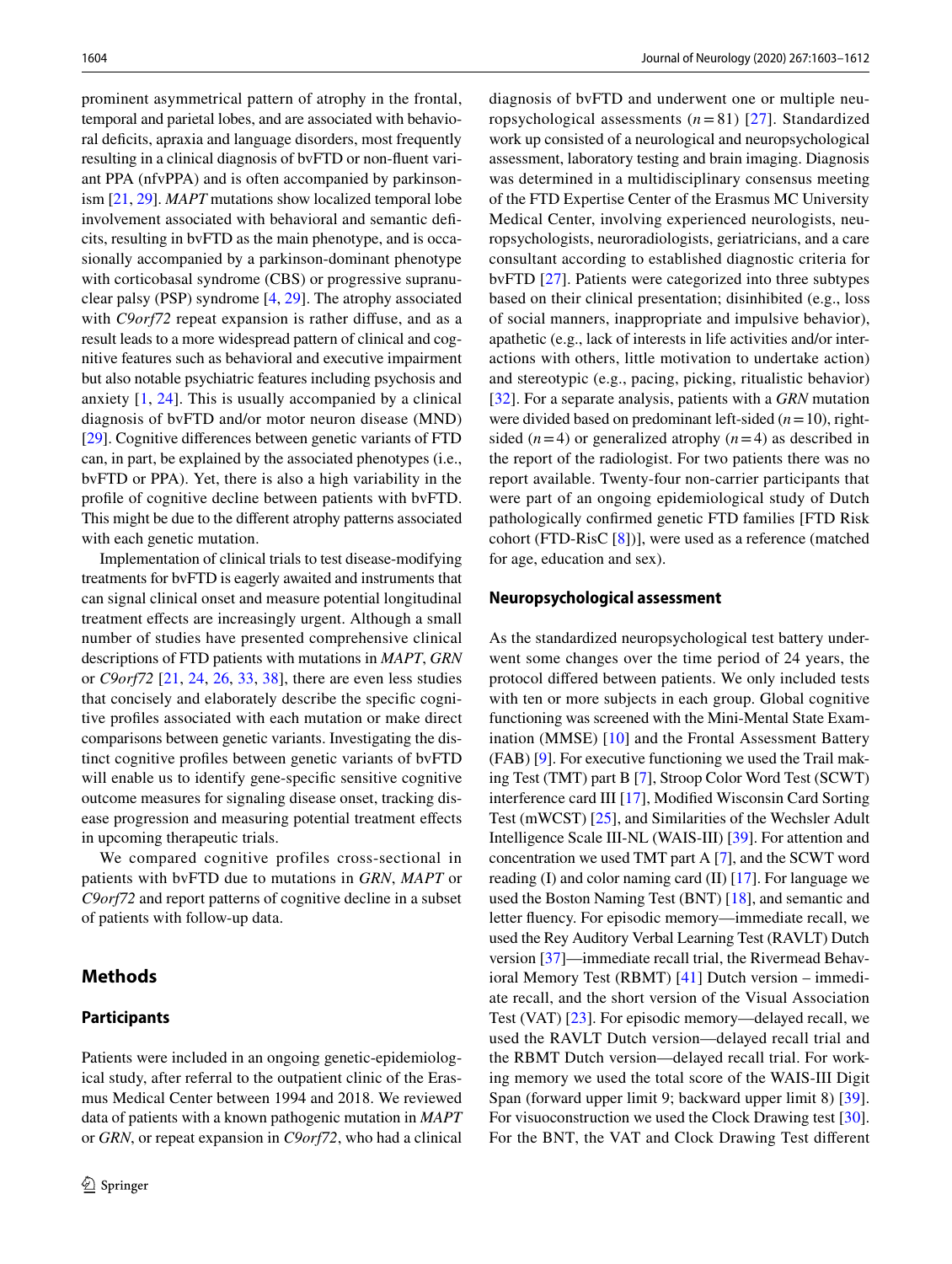test versions were used (respectively, 15-item/30-item/60 item, 12-item/24-item, 3-item/14-item). For these respective tests, the scores were extrapolated to match performance on the version with the maximum score. The TMT and SCWT scores were truncated to 300 s for patients that exceeded the time limit or were unable to complete the test. The mean was calculated for SCWT cards I and II, as both tests are measures of attention/processing speed. When patients underwent multiple neuropsychological assessments in a short period of time (≤4 months) we considered this as one baseline assessment  $(n=3)$ ; for tests that were performed at both assessments, the score of the frst assessment was included in the cross-sectional baseline analyses.

#### **Statistical analyses**

Statistical analyses were performed using SPSS Statistics 21.0 (IBM Corp., Armonk, NY). To aid interpretation, we standardized all raw neuropsychological test scores by converting them into z-scores (i.e., individual test score minus the mean of non-carriers, divided by the standard deviation (SD) of non-carriers). Composite domain scores constituted the mean of the z-scores for the tests within one domain (as described in Sect. [2.2](#page-1-0)). When a neuropsychological test was missing, the domain was calculated based on the remaining test scores in that specifc domain. On TMT A and B, SCWT card I+II and card III, WCST, and VAT, a log10 transformation was applied to normalize the data. We set the significance level at  $p < 0.05$  (2-tailed) across all comparisons. We compared demographic data with one-way analyses of variance. We analyzed sex and subtype diferences between groups using Pearson  $\chi^2$  tests. Neuropsychological data between groups were analyzed by means of one-way

#### <span id="page-2-0"></span>**Table 1** Demographic features

analysis of covariance. For the comparison of each mutation carrier group to non-carriers we used age as a covariate, and performed planned contrasts between each mutation carrier group and non-carriers. We compared mutation carrier groups in pairwise comparisons with disease duration as an additional covariate. Additional analyses were performed to compare cognitive domains in *GRN* patients with a predominant left-sided, right-sided or generalized atrophy pattern. All post-hoc analyses were Bonferroni corrected for multiple comparisons. Efect sizes (Cohen's *d*) were calculated for the (signifcant) diferences in test scores. According to Cohen's Nomenclature [[6\]](#page-8-19) *d*>0.80 indicates a large diference. A bias-corrected 95% confdence interval (CI) was calculated based on the standard error. The percentage overlap (%OL) in (signifcant) test scores between groups was also reported according to Zakzanis' calculations  $[42]$  $[42]$ ;  $d=0$ equates to 100% overlap, *d*=1.0 equates to 45% overlap and *d*=3 equates to less than 5% overlap in group scores. In addition, we report a description of a subset of patients with longitudinal data both on composite cognitive domains and neuropsychological tests (as described in Sect. [2.2\)](#page-1-0). Due to the small sample size, we did not perform longitudinal statistical analysis.

#### **Results**

#### **Demographics**

Demographic data are shown in Table [1](#page-2-0). *MAPT* mutation carriers were signifcantly younger than the other mutation carrier groups. *C9orf72* repeat expansion carriers were older and had a signifcantly longer disease duration than the other

|                                                  | MAPT mutation<br>carriers $(n=29)$ | GRN mutation car-<br>riers $(n=20)$ | C9orf72 mutation<br>carriers $(n=31)$ | Non-carriers $(n=24)$ p Value Group differences |        |                                           |
|--------------------------------------------------|------------------------------------|-------------------------------------|---------------------------------------|-------------------------------------------------|--------|-------------------------------------------|
| Age at baseline, y                               | $52.6 \pm 5.5$                     | $60.4 + 7.4$                        | $62.1 + 9.1$                          | $56.1 \pm 5.7$                                  | < 0.01 | $MAPT < GRN = C9$ orf72<br>$NC <$ C9orf72 |
| Sex (% female)                                   | $10(34.5\%)$                       | $12(57.1\%)$                        | 13 (41.9%)                            | 11 $(45.8\%)$                                   | 0.6    | n.s                                       |
| Educational level <sup>a</sup><br>(median (IQR)) | 5(2)                               | 5(2)                                | 5(2)                                  | 5(0)                                            | 0.8    | n.s                                       |
| Disease duration, y                              | $1.4 \pm 2.0$                      | $1.0 \pm 1.1$                       | $3.1 \pm 2.7$                         | <b>NA</b>                                       | < 0.01 | $MAPT = GRN < C9$ orf72                   |
| Subtype<br>dis—apa—ster                          | $9 - 15 - 5$                       | $6 - 14 - 0$                        | $6 - 21 - 3$                          | <b>NA</b>                                       | 0.3    | n.s                                       |
| <b>MMSE</b>                                      | $25.9 + 2.9$                       | $22.5 + 6.3$                        | $26.5 + 2.7$                          | $29.3 + 0.8$                                    | < 0.01 | GRN < MAPT < NC<br>$GRN < C9$ orf $72$    |
| <b>FAB</b>                                       | $14.7 + 3.2$                       | $10.0 + 4.7$                        | $13.9 + 3.4$                          | $16.1 \pm 1.7$                                  | < 0.01 | $GRN < MAPT = NC$                         |

Values indicate mean  $\pm$  SD or n  $(\%)$  unless otherwise specified

*MAPT* microtubule-associated protein tau, *GRN* progranulin, *C9orf72* chromosome 9 open reading frame 72, *NC* non-carriers, *dis* disinhibited, *apa* apathetic, *ster* stereotypic, *MMSE* Mini-Mental State Examination, *FAB* Frontal Assessment Battery, *n.s* not signifcant

<sup>a</sup>Verhage Dutch educational system categorized into levels from 1 = less than 6 years of primary education to 7 = academic schooling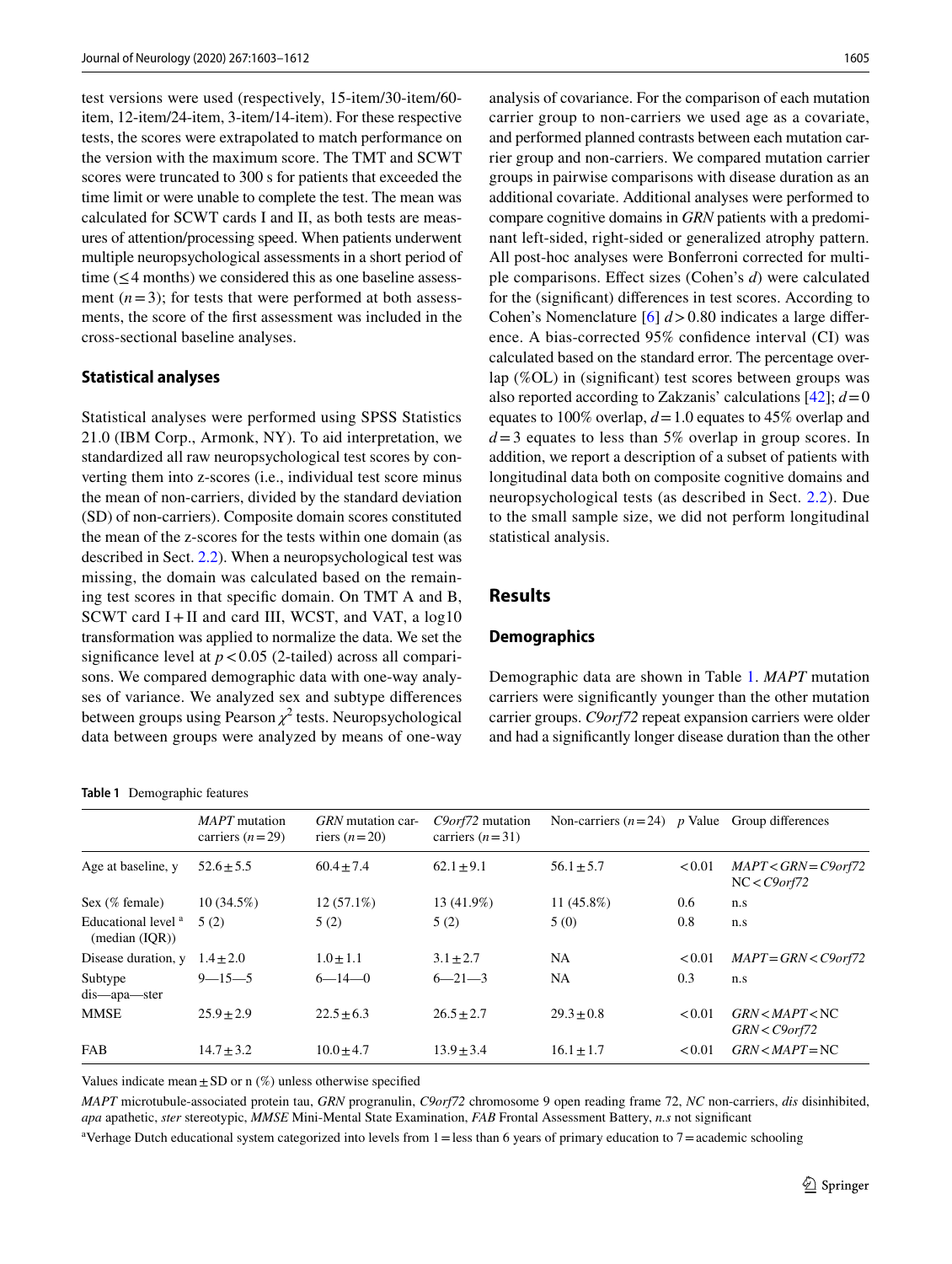mutation carrier groups. *GRN* mutation carriers performed signifcantly lower on MMSE and FAB.

# **Cross‑sectional analysis—comparison to non‑carriers**

Table [2](#page-3-0) shows the baseline *z*-scores of neuropsychological tests for the three mutation carrier groups. Compared to non-carriers, all mutation carrier groups were signifcantly impaired on language, attention/mental processing speed and executive functioning, but not on working memory and visuoconstruction. Executive functioning was most sensitive to diferentiate *GRN* mutation carriers from non-carriers (mean diference − 5.1; 95%CI − 6.5 to 3.7, *p*<0.01, *d*=2.9,  $%$ OL=8.8–7.2), whereas language was most sensitive to differentiate *C9orf72* (mean diference − 2.1; 95%CI − 2.8 to − 1.3, *p*<0.01, *d*=2.0, %OL=18.9) and *MAPT* mutation carriers (mean difference  $-2.3$ ; 95%CI  $-3.0$  to  $-1.6$ ,  $p < 0.01$ ,  $d = 1.8$ ,  $\%$ OL = 22.6) from non-carriers. On neuropsychological test level this translated into logWCST being most sensitive to diferentiate *GRN* mutation carriers from non-carriers (mean difference  $-1.0$ ; 95%CI  $-1.4$  to − 0.7, *p*<0.01, *d*=3.0, %OL=7.2), RBMT direct (mean diference − 2.0; 95%CI − 2.9 to − 1.2, *p*<0.01, *d*=2.4,  $%$ OL = 13) and delayed (mean difference – 2.2; 95%CI − 3.1 to − 1.3, *p*<0.01, *d*=2.4, %OL=13) recall were

<span id="page-3-0"></span>**Table 2** Diferences between genetic mutation carrier groups on neuropsychological tests within seven cognitive domains

| Domain                                   | $MAPT$ mutation carriers $n$ GRN mutation carriers $n$ |                      |   | $C9$ orf $72$<br>mutation<br>carriers |    |               | $n$ <i>p</i> Value Group differences |
|------------------------------------------|--------------------------------------------------------|----------------------|---|---------------------------------------|----|---------------|--------------------------------------|
| Language                                 | $-2.2 \pm 1.5$                                         | $26 - 2.5 \pm 1.4$   |   | $20 - 2.3 \pm 1.4$                    | 28 | < 0.01        | $GRN = MAPT = C9orf72 < NC$          |
| <b>BNT60</b>                             | $-2.4 \pm 2.6$                                         | $23 - 2.3 \pm 2.5$   |   | $17 - 2.1 \pm 1.9$                    | 22 | < 0.01        | $GRN = MAPT = C9orf72 < NC$          |
| Semantic fluency                         | $-2.5 \pm 1.2$                                         | $26 - 2.7 \pm 1.3$   |   | $20 - 2.6 \pm 1.3$                    | 27 | < 0.01        | $GRN = MAPT = C9orf72 < NC$          |
| Letter fluency                           | $-0.6 \pm 1.3$                                         | $17 - 2.2 \pm 0.6$   |   | $13 - 1.2 \pm 0.8$                    | 18 | < 0.01        | $GRN < MAPT = C9orf72 < NC$          |
| Attention and mental<br>processing speed | $-1.2 \pm 1.9$                                         | $25 - 4.3 \pm 4.1$   |   | $18 - 2.1 \pm 2.3$                    | 24 | < 0.01        | $GRN < MAPT = C9orf72 < NC$          |
| TMT A*                                   | $-0.8 \pm 1.2$                                         | $25 - 3.9 \pm 4.1$   |   | $18 - 2.3 \pm 3.6$                    |    | $24 \le 0.01$ | GRN < MAPT < NC<br>C9orf72 < NC      |
| SCWT card I and II*                      | $-2.7 \pm 3.2$                                         | $21 - 4.9 \pm 5.8$   |   | $17 - 3.0 \pm 1.6$                    | 19 | < 0.01        | $GRN = MAPT = C9orf72 < NC$          |
| <b>Executive functioning</b>             | $-2.7 \pm 2.5$                                         | $25 - 5.3 \pm 2.5$   |   | $18 - 4.0 \pm 2.6$                    | 24 | < 0.01        | GRN < MAPT < NC<br>C9orf72 < NC      |
| TMT B*                                   | $-2.3 \pm 2.8$                                         | $24 - 5.5 \pm 2.7$   |   | $18 - 3.8 \pm 2.6$                    | 23 | < 0.01        | GRN < MAPT < NC<br>C9orf72 < NC      |
| SCWT card III*                           | $-3.2 \pm 4.0$                                         | $20 - 7.7 \pm 4.6$   |   | $17 - 5.3 \pm 3.4$                    |    | 19 < 0.01     | GRN < MAPT < NC<br>C9orf72 < NC      |
| WCST concepts*                           | $-1.6 \pm 1.6$                                         | $16 - 2.8 \pm 0.6$   |   | $14 - 1.1 \pm 1.6$                    |    | 14 < 0.01     | $GRN < C9$ orf72 $<$ NC<br>MAPT < NC |
| WAIS-III Similarities $-1.6 \pm 2.2$     |                                                        | $11 - 2.8 \pm 1.4$   |   | $10 - 1.8 \pm 1.3$                    | 10 | < 0.01        | $GRN = C9orf72 = MAPT < NC$          |
| Memory—learning                          | $-3.3 \pm 6.6$                                         | $25 - 4.7 \pm 6.1$   |   | $18 - 3.0 \pm 5.3$                    | 24 | 0.02          | $MAPT = GRN < NC$                    |
| RAVLT-learning                           | $-1.1 \pm 1.2$                                         | $21 - 1.1 \pm 1.8$   |   | $14 - 1.4 \pm 1.1$                    | 19 | < 0.01        | $MAPT = C9orf72 = GRN < NC$          |
| RBMT-learning                            | $-2.1 \pm 0.7$                                         | $10 - 2.0 \pm 1.0$   |   | $10 - 1.7 \pm 1.0$                    | 11 | < 0.01        | $GRN = MAPT = C9orf72 < NC$          |
| $VAT^*$                                  | $-6.3 \pm 10.7$                                        | $12 - 10.6 \pm 11.8$ |   | $12 - 5.0 \pm 9.4$                    | 16 | 0.02          | GRN < NC                             |
| Memory-recall                            | $-1.3 \pm 1.3$                                         | $24 - 1.0 \pm 1.6$   |   | $16 - 0.9 \pm 1.2$                    | 22 | < 0.01        | MAPT < NC                            |
| RAVLT-recall                             | $-0.9 \pm 1.3$                                         | $21 - 0.7 \pm 1.7$   |   | $14 - 0.5 \pm 1.1$                    | 19 | 0.05          | MAPT < NC                            |
| RBMT-recall                              | $-2.2 \pm 0.8$                                         | 9 $-1.7 \pm 1.0$     |   | $10 - 1.6 \pm 1.1$                    | 11 | < 0.01        | $GRN = MAPT = C9orf72 < NC$          |
| Working memory                           | $-0.4 \pm 1.7$                                         | $11 - 1.1 \pm 2.2$   | 8 | $-1.2 \pm 1.2$                        |    | 10 0.09       | n.s                                  |
| WAIS-III Digit Span                      | $-0.4 \pm 1.7$                                         | $11 - 1.1 \pm 2.2$   | 8 | $-1.2 \pm 1.2$                        |    | 10 0.09       | n.s                                  |
| Visuoconstruction                        | $-0.7 \pm 2.4$                                         | $20 - 1.0 \pm 1.6$   |   | $18 - 1.2 \pm 2.7$                    |    | 22 0.30       | n.s                                  |
| Clock drawing                            | $-0.7 \pm 2.4$                                         | $20 - 1.0 \pm 1.6$   |   | $18 - 1.2 \pm 2.7$                    |    | 22 0.30       | n.s                                  |

Values indicate mean  $\pm$  SD

Non-carriers were excluded as they had means of zero and SDs of one by defnition

*MAPT* microtubule-associated protein tau, *GRN* progranulin, *C9orf72* chromosome 9 open reading frame 72, *BNT* Boston Naming Test, *TMT* Trail Making Test, *WCST* Wisconsin Card Sorting Test, *RAVLT* Rey Auditory Verbal Learning Test, *RBMT* Rivermead Behavioral Memory Test, *VAT* Visual Association Test, *n.s* not signifcant

The *p* values constitute interaction terms of univariate analyses of covariance (corrected for age) (on z-scores and  $\log 10$  transformed data)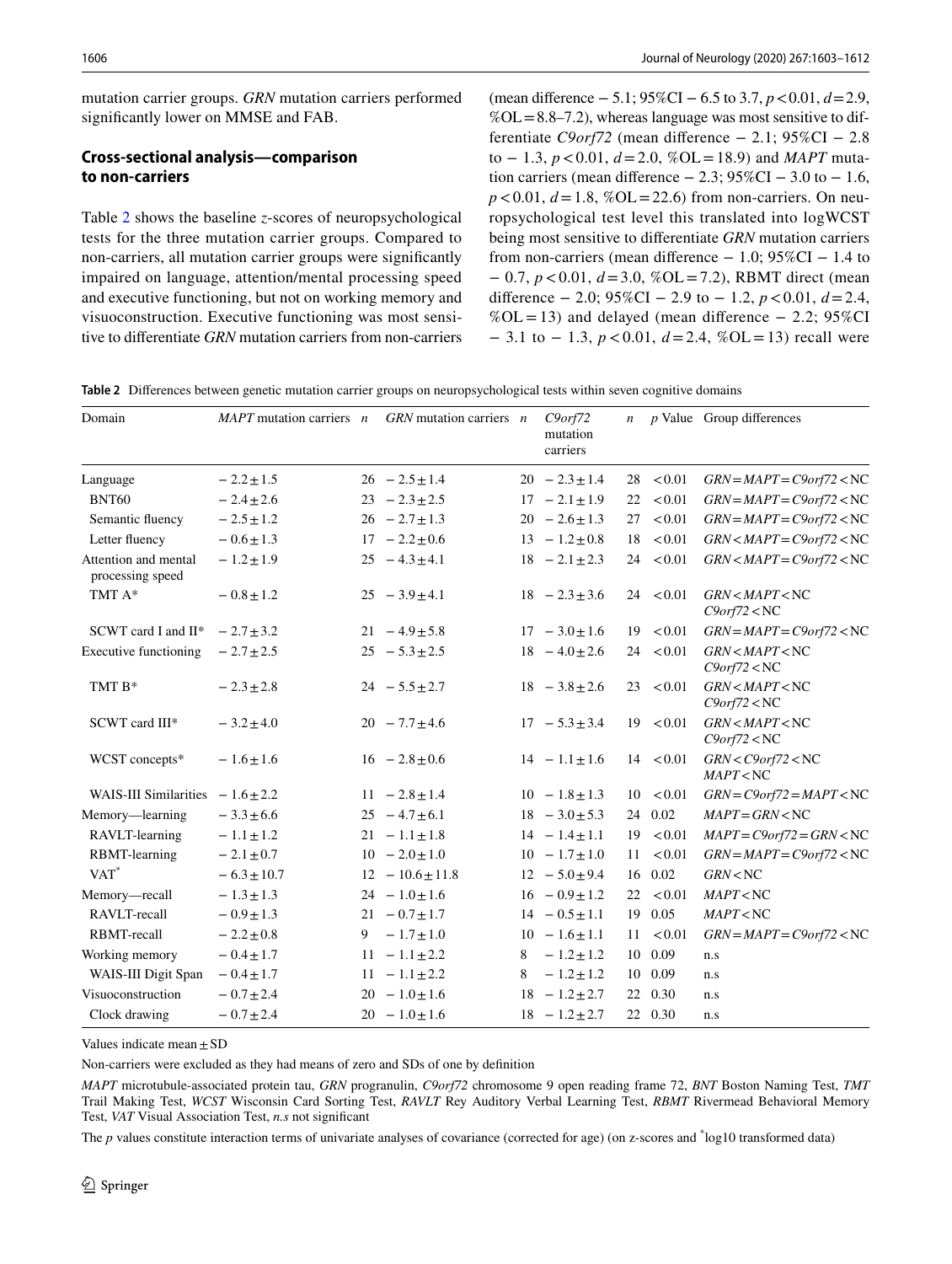most sensitive to diferentiate *MAPT* mutation carriers from non-carriers, and logSCWT I and II was most sensitive to diferentiate *C9orf72* mutation carriers from non-carriers (mean diference 0.34; 95%CI 0.2–0.5, *p*<0.01, *d*=2.4, %OL=13). Concerning memory, *GRN* (mean diference − 4.5; 95%CI − 7.6 to − 1.3, *p*=0.02, *d*=1.1, %OL=41.1) and *MAPT* (mean difference  $-3.8$ ; 95%CI  $-6.8$  to  $-0.8$ ,  $p=0.04$ ,  $d=0.7$ , %OL=57) mutation carriers were equally impaired in immediate recall, also with signifcant impairment in delayed recall in the latter group (mean diference − 1.4; 95%CI − 2.1 to − 0.7, *p*<0.01, *d*=1.2, %OL=37.8). Analyses showed that *C9orf72* repeat expansion (mean diference − 1.2; 95%CI − 2.0 to − 0.4, *p*=0.01, *d*=1.4,  $% O L = 31.9$ ) and *MAPT* mutation (mean difference  $- 1.2$ ; 95%CI − 2.0 to − 0.5, *p* < 0.01, *d* = 1.0, %OL = 44.6) carriers were equally impaired on RAVLT—immediate recall, but in addition with signifcant impairment on RAVLT—delayed recall in the latter group (mean diference − 1.1; 95%CI − 1.8 to − 0.3, *p*=0.02, *d*=0.8, %OL=52.6). *GRN* mutation carriers were only signifcantly impaired on the VAT (mean diference − 0.5; 95% CI − 0.8 to − 0.1, *p*=0.02, *d*=0.7,  $%OL = 57$ ).

#### **Cross‑sectional analysis—comparison between mutation carrier groups**

On domain level, *GRN* mutation carriers could be diferentiated from *MAPT* mutation carriers by significantly lower attention and mental processing speed (mean diference − 2.5; 95%CI − 4.7 to − 0.3, *p*=0.02, *d*=1.0, %OL=44.6), and executive functioning (mean diference − 2.1; 95%CI − 4.1 to − 0.5, *p*=0.03, *d*=1.1, %OL=41.1) (Table [2\)](#page-3-0). On test level, *GRN* mutation carriers performed signifcantly worse on letter fuency (mean diference − 1.3; 95%CI − 2.2 to − 0.4, *p* < 0.01, *d* = 1.6, %OL = 26.9), TMT A (mean difference − 0.48; 95%CI − 0.1 to − 0.09, *p*=0.02, *d*=1.2, %OL=37.8), TMT B (mean diference − 0.5; 95%CI − 0.1 to − 0.9, *p*=0.02, *d*=1.1, %OL=41.1), and SCWT card III (mean diference -0.4; 95%CI − 0.1 to − 0.8, *p*=0.01,  $d=0.7$ , %OL=57). *GRN* mutation carriers could be differentiated from *C9orf72* repeat expansion carriers by signifcant lower attention and mental processing speed (mean difference  $-2.4$ ;  $95\%$ CI  $-4.5$  to  $-0.3$ ,  $p = 0.02$ ,  $d = 0.7$ , %OL=57). On test level, *GRN* mutation carriers performed significantly worse on letter fluency (mean difference − 1.1; 95%CI − 2.0 to − 0.3, *p*=0.01, *d*=1.3, %OL=34.7) and WCST (mean difference  $-0.6$ ; 95%CI  $-1.1$  to  $-0.1$ , *p*=0.02, *d*=1.2, %OL=37.8) compared to *C9orf72* mutation carriers. The other tests did not diferentiate between mutation carrier groups. On domain level, *GRN* patients with predominant left-sided atrophy performed significantly worse on language compared to *GRN* patients with predominant right-sided atrophy (mean diference − 2.3; 95%CI − 4.3 to − 0.3, *p* = 0.02, *d* = 2.3, %OL = 13). There were no other signifcant diferences between *GRN* mutation carriers with diferent atrophy patterns (see Supplementary material).

## **Within‑individual longitudinal trajectories of cognitive decline**

We explored individual trajectories of cognitive decline in a subset of patients  $(n=27)$  that underwent multiple neuropsychological assessments (Fig. [1;](#page-5-0) Online Resource). Overall, *GRN* mutation carriers (*n*=3) showed the largest decline of all mutation carrier groups in the frst year after diagnosis. Specifcally, these patients declined most on attention, mental processing speed and memory. *MAPT* mutation carriers (*n*=13) performed at an intermediate level between *GRN* and *C9orf72* mutation carriers (*n*=11) on all tests, but did not seem to decline more profoundly on a specifc cognitive domain compared to other domains. *C9orf72* repeat expansion carriers showed the most stable trajectories with minimal decline on most domains. *MAPT* mutation carriers performed lower and declined most on the BNT, whereas *GRN* mutation carriers declined most on the TMT A and B (Online Resource). Although the RAVLT showed lower performance in *MAPT* mutation carriers, a steeper decline over time was seen in *GRN* mutation carriers (Online Resource).

#### **Discussion**

This study demonstrated gene-specifc neuropsychological profles within the clinical phenotype of bvFTD. The three mutation carrier groups were impaired on all cognitive domains compared to non-carriers, except for working memory and visuoconstruction. Interestingly, patients with bvFTD could be diferentiated according to genetic mutation both on cognitive domain level and on neuropsychological test level. Attention and mental processing speed, as well as executive functioning diferentiated *GRN* from *MAPT* and C9orf72, and memory recall deficits seemed a distinctive feature of *MAPT*. Executive functioning was most sensitive to diferentiate *GRN* mutation carriers from non-carriers, whereas language was most sensitive to diferentiate *MAPT* and *C9orf72* mutation carriers from non-carriers. Withinindividual trajectories indicated a more rapid decline on attention and memory in *GRN* mutation carriers and confrontation naming in *MAPT* in the frst year after diagnosis, whereas *C9orf72* repeat expansion carriers remained relatively stable on all domains.

Studies in both presymptomatic [\[14\]](#page-8-20) and symptomatic *GRN* mutation carriers [[21\]](#page-8-4) have shown impairment and/or decline in attention and mental processing speed. An explanation for this decline (in fronto-subcortical functions) is the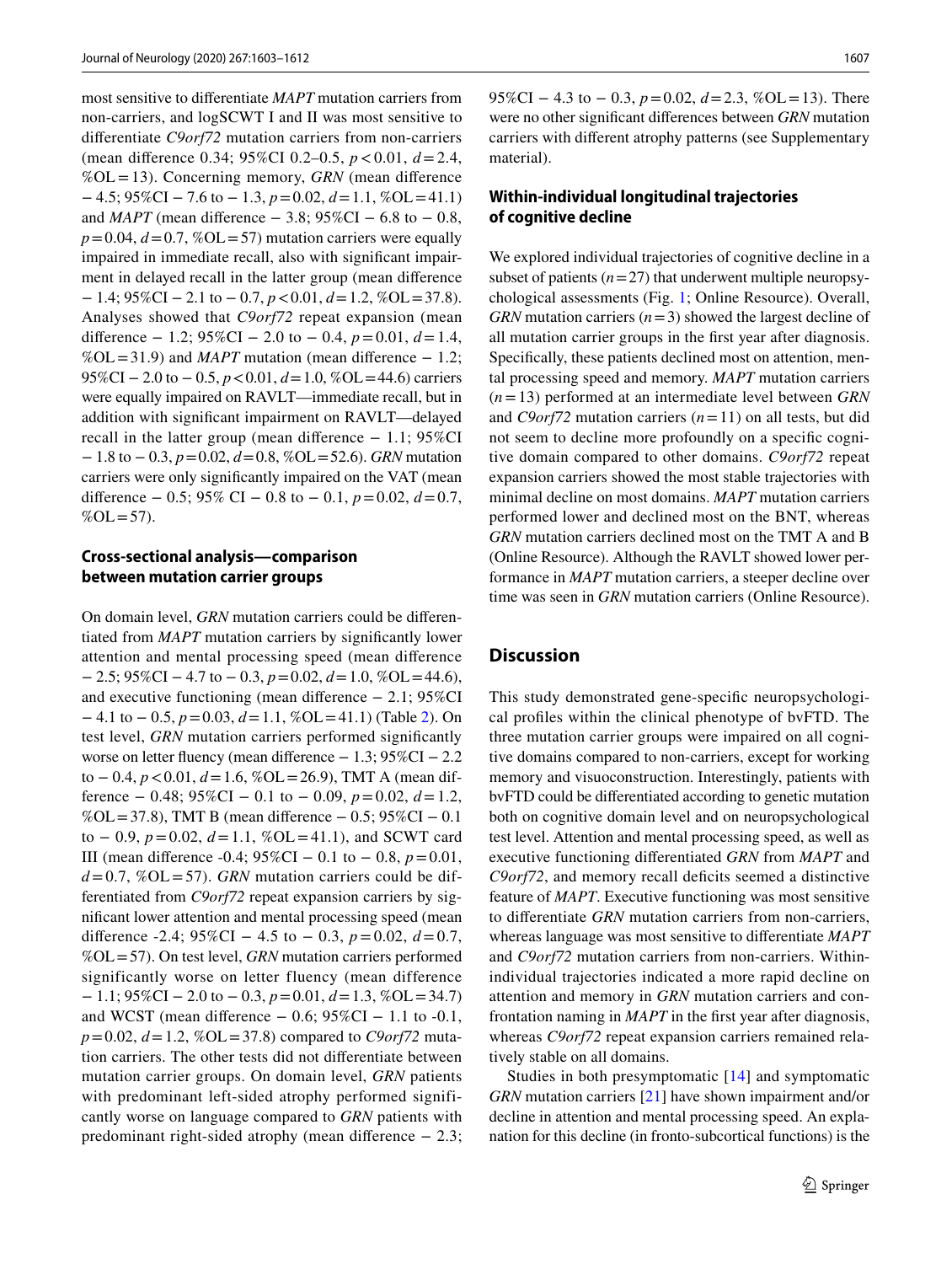<span id="page-5-0"></span>**Fig. 1** Within-individual trajectories of cognitive decline on seven cognitive domains. *NPA* neuropsychological assessment, *MAPT* microtubule-associated protein tau, *GRN* progranulin, *C9orf72* chromosome 9 open reading frame 72. Raw data for each neuropsychological test were frst converted to z-scores by standardization to the baseline data of non-carriers. Composite cognitive domain scores were calculated. Each subplot presents the trajectory on a specifc cognitive domain. Data are available in: language (*MAPT n*=9; *GRN n*=3; *C9orf72 n*=8); attention and mental processing speed (*MAPT n*=8; *GRN n*=3; *C9orf72 n*=8); executive functioning (*MAPT n*=9; *GRN n*=2; *C9orf72 n*=8); working memory (*MAPT n*=5; *GRN n*=2; *C9orf72 n*=6); memory learning (*MAPT* n=7; *GRN n*=3; *C9orf72 n*=8); memory recall (*MAPT n*=7; *GRN n*=3; C*9orf72 n*=7); visuoconstruction (*MAPT*  $n=6$ ; *GRN*  $n=2$ ; *C9orf72 n*=7)



extensive subcortical white matter lesions that are regularly seen in *GRN* mutation carriers [\[35](#page-9-5)]. The subcortical structures of the brain are thought to be especially important for information processing speed, and lesions in these structures have, therefore, been primarily associated with difficulties in attention and mental processing speed as well as executive functioning [\[5](#page-8-21)]. Interestingly, multiple neuroimaging studies have shown that *GRN* mutations are associated with marked asymmetrical cortical atrophy, with either left or right sided predominance [\[21\]](#page-8-4). It has been argued that these diferences in patterns of neurodegeneration can be refected in diferent cognitive profles [\[21](#page-8-4)]. Additional analyses showed that *GRN* patients with more pronounced left-sided atrophy performed worse on language than patients with more pronounced right-sided atrophy. This is unsurprising given that language processing is strongly left lateralized [[11\]](#page-8-22). There were no other cognitive diferences between patients with either primarily left-sided, right-sided or bilateral atrophy.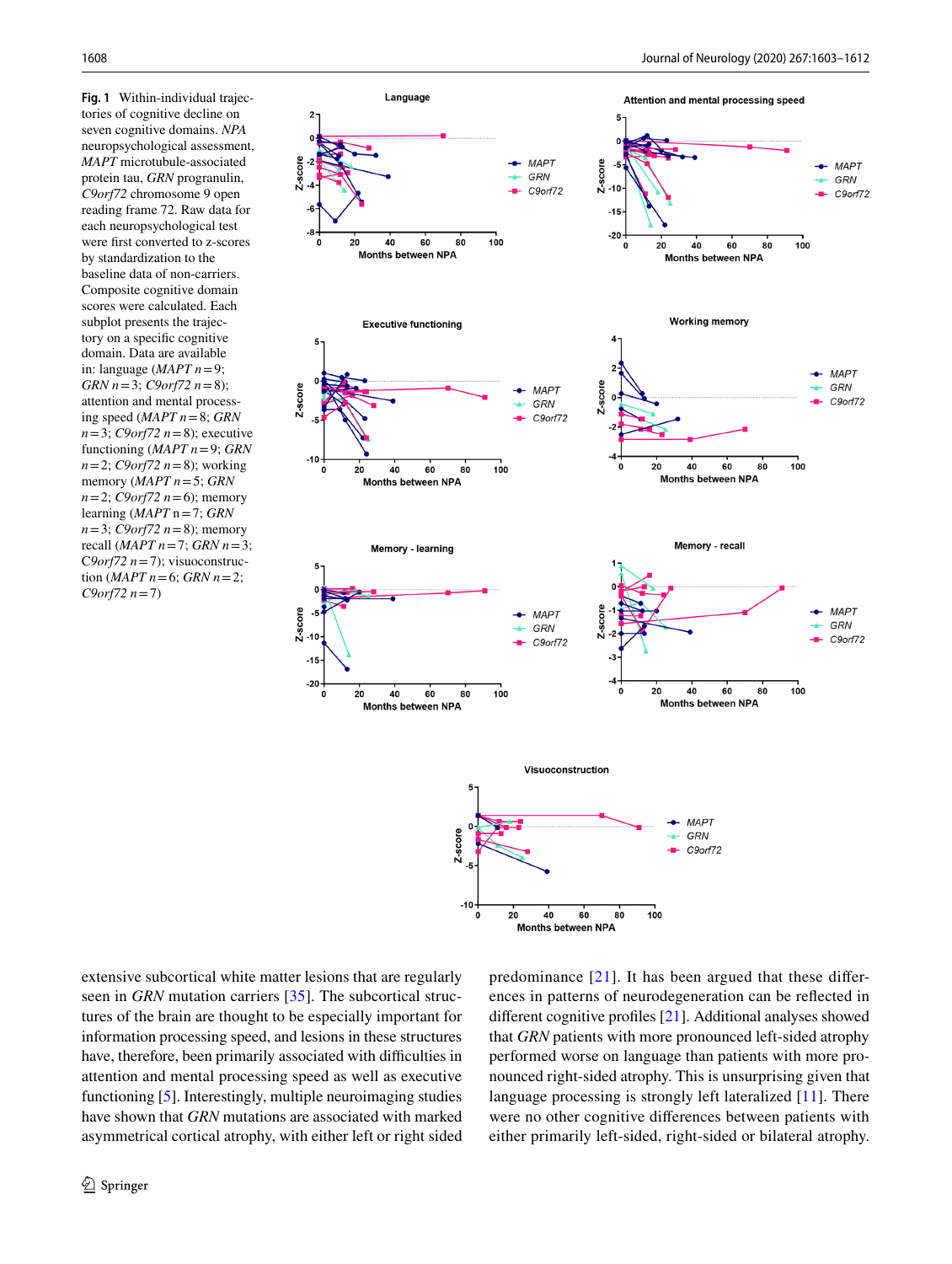Due to small sample sizes groups were not stratifed according to the pattern of neurodegeneration in the main part of the analyses, but grouping them together may have infuenced results (particularly language performance) for this group.

Within-individual trajectories in *GRN* mutation carriers showed a rapid decline on all cognitive domains in the frst year after diagnosis. This rapid cognitive decline in *GRN* mutation carriers is also partially refected by the fnding that the majority of 17 cases that did not undergo repeated neuropsychological assessment were too severely cognitively impaired for testing at follow-up (i.e., residing in nursing home or unable to complete multiple neuropsychological tests at baseline). This fnding is confrmed by other studies reporting a shorter disease duration [\[3\]](#page-8-23) and more rapid changes following symptom onset in *GRN* mutation carriers [\[15\]](#page-8-24). The most profound decline was seen on attention/mental processing speed and memory. Memory problems have previously been described in *GRN* as a symptom characterizing progressed disease stages [[16](#page-8-25)], although it could also be associated with the profound impairment in attention/mental processing speed [[31\]](#page-8-26).

*MAPT* mutation carriers were the only group impaired on both immediate and delayed recall at baseline, whereas *GRN* and *C9orf72* mutation carriers were only impaired on immediate recall. This is in line with a previous study by Jiskoot et al. [[16\]](#page-8-25) that demonstrated signifcant decline on the RAVLT recall test in the presymptomatic stage of *MAPT* mutation carriers, with a further decline in participants that converted to symptomatic FTD during follow-up. This is further corroborated by the fnding that the RBMT direct and delayed recall trials were most sensitive to diferentiate *MAPT* mutation carriers from non-carriers. Memory impairment has previously been described as a prominent symptom in patients with a *MAPT* mutation, possibly due to anteromedial temporal lobe atrophy that is often seen in *MAPT* [\[28](#page-8-27)]. This is an area that has been associated with defects in memory storage and consolidation, as is the case in for instance Alzheimer's disease [\[34\]](#page-9-6). Another hypothesis that has been suggested is that memory deficits in bvFTD are a consequence of executive dysfunctioning (i.e., poor organization and lack of efficient learning strategies) due to prefrontal atrophy [[14](#page-8-20)]. This suggests that memory impairment difers between bvFTD patients depending on the underlying mutation and thus atrophy pattern, with *MAPT* mutation carriers demonstrating a "pure" memory impairment resulting in lower performance on both immediate and delayed recall, whereas the immediate recall impairment in *C9orf72* and *GRN* mutation carriers are potentially a consequence of prefrontal and thus dysexecutive impairment, with relatively spared delayed recall performance.

In contrast to the fndings of previous studies, *MAPT* mutation carriers in the current cohort did not show worse

semantic functioning compared to *GRN* and *C9orf72* mutation carriers [[26](#page-8-7)]. This discrepancy might be explained by the use of estimated 60-item versions of the BNT, a "semantic" confrontation naming test, from 15-item BNT administrations. A validation study has shown that the 15-item BNT has lower sensitivity and diagnostic accuracy compared to the 60-item version of the BNT [[12\]](#page-8-28). Another explanation might be that the nature of naming errors difered in each genetic variant. *MAPT* mutation carriers were relatively more impaired on BNT and semantic fuency compared to letter fuency, whereas *GRN* performed equally impaired on all language tests, suggesting diferent underlying mechanisms (e.g., semantic problems versus dysexecutive control) (e.g., [[36](#page-9-7)]. We included all fuency tasks in the language domain, but it has been previously demonstrated that fuency also involves other cognitive functions such as executive functioning and semantic memory. [\[36,](#page-9-7) [40](#page-9-8)]. Furthermore, within-individual trajectories showed that *MAPT* mutation carriers declined most on the BNT. It might also be possible that the occurrence of semantic impairments become more prominent in *MAPT* in a later stage of the disease [[28\]](#page-8-27), as anterior medial temporal lobe atrophy progresses, an area that has been linked to semantic naming errors in for instance Alzheimer's disease [\[2\]](#page-8-29) and is known to also deteriorate bilaterally in patients with a *MAPT* mutation [[28\]](#page-8-27).

Patients with a *C9orf72* repeat expansion showed a widespread and non-progressive pattern of cognitive impairment in language, attention/mental processing speed, executive functioning and immediate recall and no distinctive cognitive impairment compared to *GRN* and *MAPT* mutation carriers. This cognitive profle is corroborated by studies indicating that the neurodegenerative process associated with the *C9orf72* repeat expansion is also widespread, with degeneration in the frontal and temporal cortices but also subcortical and cerebellar regions [[24\]](#page-8-6). It has been demonstrated that the frst brain changes start to emerge already in early adulthood but do not evolve, suggesting that they refect an abnormal neurodevelopmental trajectory rather than early neurodegeneration [[22\]](#page-8-30). This possibly also explains the slowly progressive bvFTD cases that have, in particular, been associated with the *C9orf72* repeat expansion [[19](#page-8-31)], and were also seen in our within-individual trajectories. One theory suggests that neuropsychiatric symptoms represent the clinical prodrome of bvFTD in *C9orf72* repeat expansion carriers, with cognitive deterioration occurring only in progressed disease stages [[22\]](#page-8-30).

Overall, results show that it is possible to distinguish between genetic variants of bvFTD using specifc neuropsychological domains and tests. This enables the identifcation of sensitive tests for signaling disease onset and predicting disease progression in clinical practice and could inform future therapeutic trials in selecting clinical endpoints to monitor treatment response. The former could be helpful in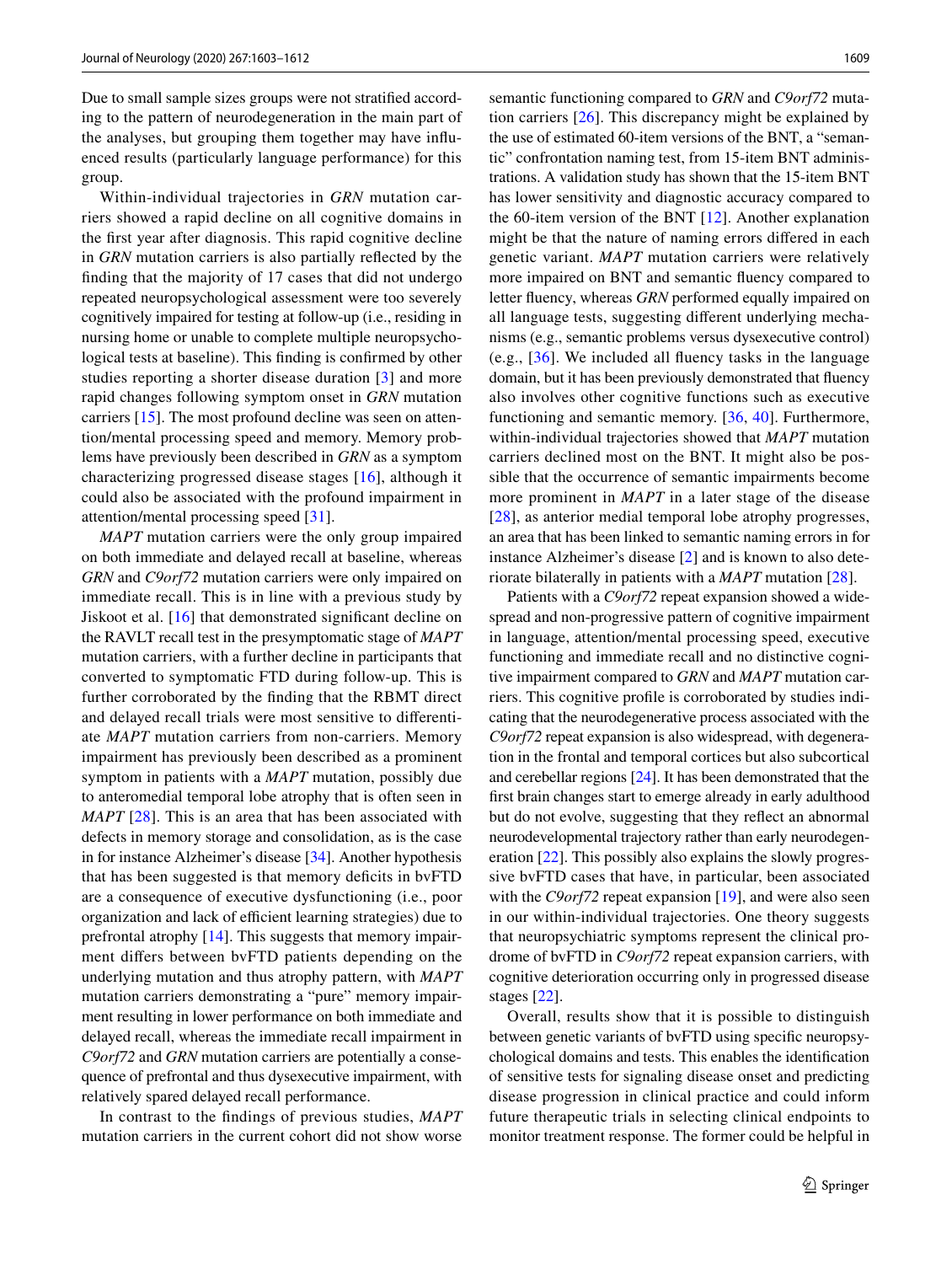providing psycho-education and counseling to the patient and caregiver on the expected clinical presentation and disease course. Moreover, selection of the most sensitive tests per genetic defect enables shortening of the neuropsychological test battery thereby relieving patient burden [[16](#page-8-25)]. Executive tasks, such as letter fuency, and tasks for attention and mental processing speed, such as TMT and SCWT, were most sensitive to detect *GRN-*associated FTD, whereas memory recall deficits seem a promising marker in *MAPT*associated FTD. There does not appear to be a specifc cognitive domain/test that can diferentiate *C9orf72* from other genetic variants, possibly due to the widespread neurodegenerative process afecting multiple cognitive domains equally and the slow progression. Importantly, though this study shows statistical diferences between mutation carriers groups, there is still a considerable percentage of overlap on all cognitive domains and tests, with letter fuency having the lowest %OL between groups (26.9–34.7%OL). In addition, *GRN* mutation carriers performed relatively worse on all cognitive tests, possibly due to an altogether greater disease severity. Although we corrected for disease duration in our analyses, a reliable instrument for disease severity (e.g., FTD-CDR) was lacking. Similarly, exploratory longitudinal descriptions provided valuable information on rate of cognitive decline with indeed rapid cognitive decline in *GRN*, but slow progression in *C9orf72* and *MAPT* showing intermediate decline. Taking this together, results should be interpreted carefully. We report several clear differences between genetic mutations, but given the relatively wide range of cognitive impairments (i.e., multiple domains afected) found in our patient sample, and the high percentage of overlap between patient groups, it remains challenging to identify a gene-specifc cognitive profle in individual patients. Our results should be viewed as guidance for selecting clinical endpoints in future therapeutic trials rather than recommendations for the 'best' neuropsychological test to be used.

The current longitudinal descriptions should be carefully interpreted as sample sizes are small. Further limitations are the changes in neuropsychological test protocol with diferent tests and test versions used over time during the extended time of the study. In addition, we did not include tasks measuring social cognition, a key feature in diagnosing bvFTD [[27](#page-8-1)], as social cognitive tasks were only added to the standard neuropsychological assessment in our memory clinic since 2012, resulting in too small sample sizes for the current analysis  $(n<10$  in each group). A more clear dissociation between attention/mental processing speed and executive functioning tasks could have been made by analyzing the inter-relationship between TMT A and B, and SCWT II and III. However, for several patients who were unable to complete the test, we truncated the score to 300 s. These patients typically already had a much higher completion time on TMT A or SCWT II, and calculating the ratio would, therefore, have resulted in optimizing the ratio-score specifcally for those patients that were too cognitively impaired to complete the test.

This study presents a large cohort of genetic bvFTD patients, including three major genetic causes of FTD, with unique neuropsychological data covering a wide variety of tests in seven cognitive domains. We provide evidence of gene-specifc cognitive profles within patients with bvFTD and provide recommendations for the use of specifc tests to assess gene-specifc clinical onset and disease progression. This is important information for future clinical trials targeting specifc pathologies as clinical endpoints to monitor treatment response are increasingly urgent.

**Acknowledgements** We would like to thank all participants and their families for taking part in our study.

**Funding** This work was supported by the Dioraphte Foundation (grant numbers 09-02-03-00); the Association for Frontotemporal Dementias Research Grant 2009; The Netherlands Organization for Scientifc Research (NWO) grant HCMI (grant number 056-13-018); ZonMw Memorabel (Deltaplan Dementie, (project numbers 733 051 042 and 733 050 813); JPND PreFrontAls consortium project number 733051042; and Alzheimer Nederland and the Bluefeld project.

#### **Compliance with ethical standards**

**Conflicts of interest** The authors declare that they have no confict of interest.

**Ethical approval** The study has been approved by the Medical and Ethical Review Committee of the Erasmus MC University Medical Center and is in accordance with the Declaration of Helsinki.

**Informed consent** We obtained written informed consent from all participants.

**Open Access** This article is licensed under a Creative Commons Attribution 4.0 International License, which permits use, sharing, adaptation, distribution and reproduction in any medium or format, as long as you give appropriate credit to the original author(s) and the source, provide a link to the Creative Commons licence, and indicate if changes were made. The images or other third party material in this article are included in the article's Creative Commons licence, unless indicated otherwise in a credit line to the material. If material is not included in the article's Creative Commons licence and your intended use is not permitted by statutory regulation or exceeds the permitted use, you will need to obtain permission directly from the copyright holder. To view a copy of this licence, visit<http://creativecommons.org/licenses/by/4.0/>.

## **References**

<span id="page-7-0"></span>1. Arighi A, Fumagalli GG, Jacini F, Fenoglio C, Ghezzi L, Pietroboni AM, De Riz M, Serpente M, Ridolf E, Bonsi R (2012) Early onset behavioral variant frontotemporal dementia due to the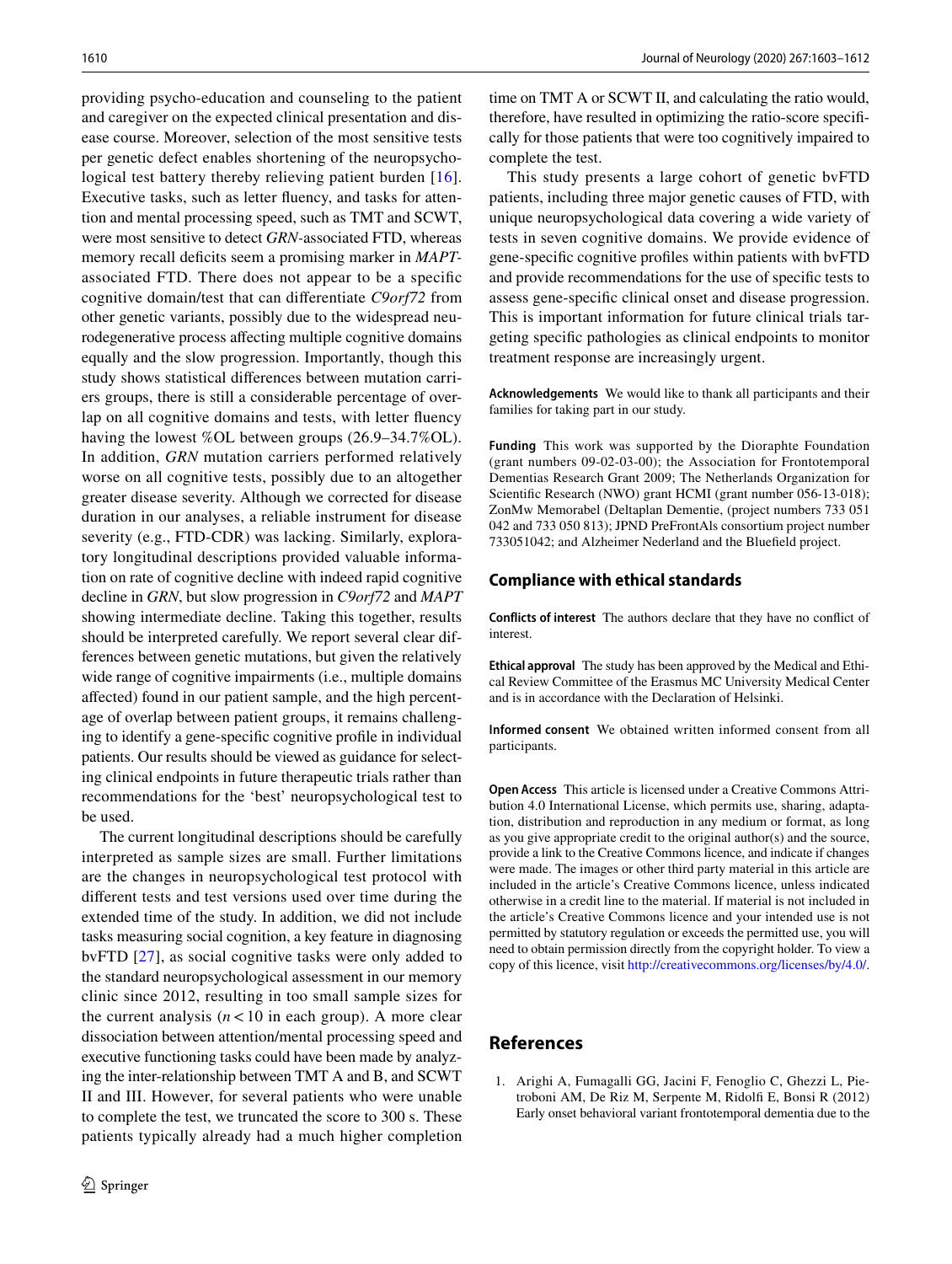C9ORF72 hexanucleotide repeat expansion: psychiatric clinical presentations. J Alzheimer's Dis 31:447–452

- <span id="page-8-29"></span>2. Balthazar MLF, Yasuda CL, Pereira FRS, Bergo FPG, Cendes F, Damasceno BP (2010) Coordinated and circumlocutory semantic naming errors are related to anterolateral temporal lobes in mild AD, amnestic mild cognitive impairment, and normal aging. J Int Neuropsychol Soc 16:1099–1107
- <span id="page-8-23"></span>3. Beck J, Rohrer JD, Campbell T, Isaacs A, Morrison KE, Goodall EF, Warrington EK, Stevens J, Revesz T, Holton J (2008) A distinct clinical, neuropsychological and radiological phenotype is associated with progranulin gene mutations in a large UK series. Brain 131:706–720
- <span id="page-8-5"></span>4. Boeve BF (2007) Links between frontotemporal lobar degeneration, corticobasal degeneration, progressive supranuclear palsy, and amyotrophic lateral sclerosis. Alzheimer Dis Assoc Disord 21:S31–S38
- <span id="page-8-21"></span>5. Cees De Groot J, De Leeuw FE, Oudkerk M, Van Gijn J, Hofman A, Jolles J, Breteler MMB (2000) Cerebral white matter lesions and cognitive function: the Rotterdam Scan Study. Ann Neurol 47:145–151
- <span id="page-8-19"></span>6. Cohen J (1988) Statistical power analysis for the behavioral sciences. Erlbaum, New Jersey
- <span id="page-8-13"></span>7. Corrigan JD, Hinkeldey NS (1987) Relationships between parts A and B of the Trail Making Test. J Clin Psychol 43:402–409
- <span id="page-8-10"></span>8. Dopper EGP, Rombouts SARB, Jiskoot LC, den Heijer T, de Graaf JRA, de Koning I, Hammerschlag AR, Seelaar H, Seeley WW, Veer IM (2014) Structural and functional brain connectivity in presymptomatic familial frontotemporal dementia. Neurology 83:e19–e26
- <span id="page-8-12"></span>9. Dubois B, Slachevsky A, Litvan I, Pillon B (2000) The FAB: a frontal assessment battery at bedside. Neurology 55:1621–1626
- <span id="page-8-11"></span>10. Folstein MF, Folstein SE, McHugh PR (1975) "Mini-mental state": a practical method for grading the cognitive state of patients for the clinician. J Psychiatr Res 12:189–198
- <span id="page-8-22"></span>11. Frost JA, Binder JR, Springer JA, Hammeke TA, Bellgowan PSF, Rao SM, Cox RW (1999) Language processing is strongly left lateralized in both sexes: evidence from functional MRI. Brain 122:199–208
- <span id="page-8-28"></span>12. Hobson VL, Hall JR, Harvey M, Cullum CM, Lacritz L, Massman PJ, Waring SC, O'Bryant SE (2011) An examination of the Boston Naming Test: calculation of "estimated" 60-item score from 30-and 15-item scores in a cognitively impaired population. Int J Geriatr Psychiatry 26:351–355
- <span id="page-8-2"></span>13. Hornberger M, Piguet O, Graham AJ, Nestor PJ, Hodges JR (2010) How preserved is episodic memory in behavioral variant frontotemporal dementia? Neurology 74:472–479
- <span id="page-8-20"></span>14. Jiskoot LC, Dopper EGP, den Heijer T, Timman R, van Minkelen R, van Swieten JC, Papma JM (2016) Presymptomatic cognitive decline in familial frontotemporal dementia: a longitudinal study. Neurology 87:384–391
- <span id="page-8-24"></span>15. Jiskoot LC, Panman JL, Meeter LH, Dopper EGP, Donker Kaat L, Franzen S, van der Ende EL, van Minkelen R, Rombouts SARB, Papma JM (2018) Longitudinal multimodal MRI as prognostic and diagnostic biomarker in presymptomatic familial frontotemporal dementia. Brain 142:193–208
- <span id="page-8-25"></span>16. Jiskoot LC, Panman JL, van Asseldonk L, Franzen S, Meeter LHH, Kaat LD, van der Ende EL, Dopper EGP, Timman R, van Minkelen R (2018) Longitudinal cognitive biomarkers predicting symptom onset in presymptomatic frontotemporal dementia. J Neurol 265:1381–1392
- <span id="page-8-14"></span>17. Jr S (1935) Studies of interference in serial verbal reactions. J Exp Psychol 18:643–661
- <span id="page-8-16"></span>18. Kaplan E, Goodglass H, Weintraub S (1978) The Boston Naming Test. Lea & Febiger, Philadelphia
- <span id="page-8-31"></span>19. Khan BK, Yokoyama JS, Takada LT, Sharon JS, Rutherford NJ, Fong JC, Karydas AM, Wu T, Ketelle RS, Baker MC (2012)

Atypical, slowly progressive behavioural variant frontotemporal dementia associated with C9ORF72 hexanucleotide expansion. J Neurol Neurosurg Psychiatry 83:358–364

- <span id="page-8-3"></span>20. Lashley T, Rohrer JD, Mead S, Revesz T (2015) An update on clinical, genetic and pathological aspects of frontotemporal lobar degenerations. Neuropathol Appl Neurobiol 41:858–881
- <span id="page-8-4"></span>21. Le Ber I, Camuzat A, Hannequin D, Pasquier F, Guedj E, Rovelet-Lecrux A, Hahn-Barma V, van der Zee J, Clot F, Bakchine S, Puel M, Ghanim M, Lacomblez L, Mikol J, Deramecourt V, Lejeune P, de la Sayette V, Belliard S, Vercelletto M, Meyrignac C, Van Broeckhoven C, Lambert JC, Verpillat P, Campion D, Habert MO, Dubois B, Brice A, French research network on FF-M (2008) Phenotype variability in progranulin mutation carriers: a clinical, neuropsychological, imaging and genetic study. Brain 131:732–746
- <span id="page-8-30"></span>22. Lee SE, Sias AC, Mandelli ML, Brown JA, Brown AB, Khazenzon AM, Vidovszky AA, Zanto TP, Karydas AM, Pribadi M, Dokuru D, Coppola G, Geschwind DH, Rademakers R, Gorno-Tempini ML, Rosen HJ, Miller BL, Seeley WW (2017) Network degeneration and dysfunction in presymptomatic C9ORF72 expansion carriers. Neuroimage Clin 14:286–297
- <span id="page-8-17"></span>23. Lindeboom J, Schmand B, Tulner L, Walstra G, Jonker C (2002) Visual association test to detect early dementia of the Alzheimer type. J Neurol Neurosurg Psychiatry 73:126–133
- <span id="page-8-6"></span>24. Mahoney CJ, Downey LE, Ridgway GR, Beck J, Clegg S, Blair M, Finnegan S, Leung KK, Yeatman T, Golden H, Mead S, Rohrer JD, Fox NC, Warren JD (2012) Longitudinal neuroimaging and neuropsychological profles of frontotemporal dementia with C9ORF72 expansions. Alzheimers Res Ther 4:41
- <span id="page-8-15"></span>25. Nelson HE (1976) A modifed card sorting test sensitive to frontal lobe defects. Cortex 12:313–324
- <span id="page-8-7"></span>26. Pickering-Brown SM, Rollinson S, Du Plessis D, Morrison KE, Varma A, Richardson AM, Neary D, Snowden JS, Mann DM (2008) Frequency and clinical characteristics of progranulin mutation carriers in the Manchester frontotemporal lobar degeneration cohort: comparison with patients with MAPT and no known mutations. Brain 131:721–731
- <span id="page-8-1"></span>27. Rascovsky K, Hodges JR, Knopman D, Mendez MF, Kramer JH, Neuhaus J, van Swieten JC, Seelaar H, Dopper EG, Onyike CU, Hillis AE, Josephs KA, Boeve BF, Kertesz A, Seeley WW, Rankin KP, Johnson JK, Gorno-Tempini ML, Rosen H, Prioleau-Latham CE, Lee A, Kipps CM, Lillo P, Piguet O, Rohrer JD, Rossor MN, Warren JD, Fox NC, Galasko D, Salmon DP, Black SE, Mesulam M, Weintraub S, Dickerson BC, Diehl-Schmid J, Pasquier F, Deramecourt V, Lebert F, Pijnenburg Y, Chow TW, Manes F, Grafman J, Cappa SF, Freedman M, Grossman M, Miller BL (2011) Sensitivity of revised diagnostic criteria for the behavioural variant of frontotemporal dementia. Brain 134:2456–2477
- <span id="page-8-27"></span>28. Rohrer JD, Ridgway GR, Modat M, Ourselin S, Mead S, Fox NC, Rossor MN, Warren JD (2010) Distinct profles of brain atrophy in frontotemporal lobar degeneration caused by progranulin and tau mutations. Neuroimage 53:1070–1076
- <span id="page-8-0"></span>29. Rohrer JD, Warren JD (2011) Phenotypic signatures of genetic frontotemporal dementia. Curr Opin Neurol 24:542–549
- <span id="page-8-18"></span>30. Royall DR, Cordes JA, Polk M (1998) CLOX: an executive clock drawing task. J Neurol Neurosurg Psychiatry 64:588–594
- <span id="page-8-26"></span>31. Salthouse TA (1996) The processing-speed theory of adult age diferences in cognition. Psychol Rev 103:403
- <span id="page-8-9"></span>32. Seelaar H, Rohrer JD, Pijnenburg YA, Fox NC, van Swieten JC (2011) Clinical, genetic and pathological heterogeneity of frontotemporal dementia: a review. J Neurol Neurosurg Psychiatry 82:476–486
- <span id="page-8-8"></span>33. Snowden JS, Adams J, Harris J, Thompson JC, Rollinson S, Richardson A, Jones M, Neary D, Mann DM, Pickering-Brown S (2015) Distinct clinical and pathological phenotypes in frontotemporal dementia associated with MAPT, PGRN and C9orf72